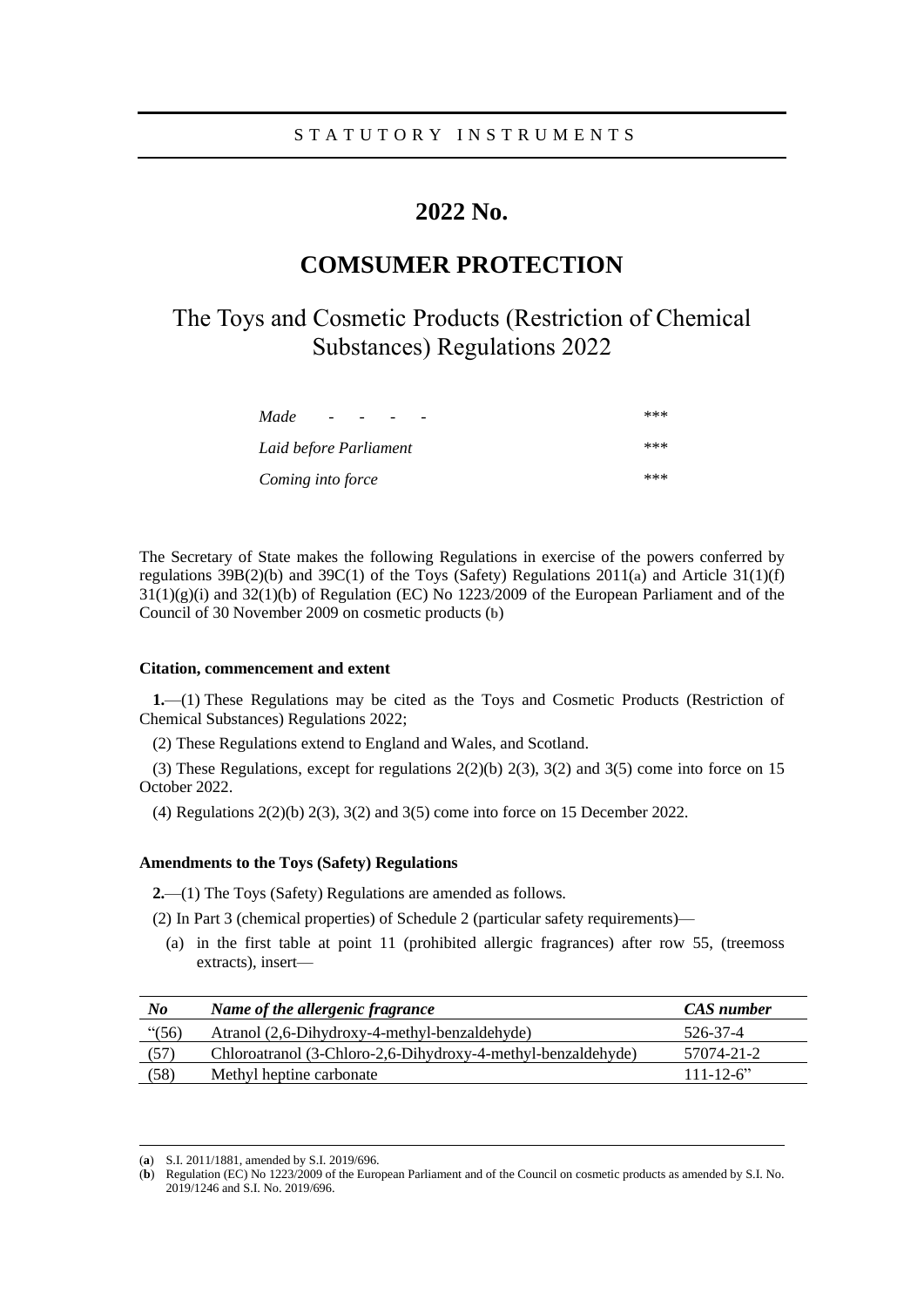(b) in the table in point 13, for the element in the first row, (aluminium), substitute—

| <i>Element</i> | mg/kg in dry, brittle,<br>powder-like or<br><i>pliable toy material</i> | $mg/kg$ in liquid or<br>sticky toy material | mg/kg in scraped-off<br>toy material |
|----------------|-------------------------------------------------------------------------|---------------------------------------------|--------------------------------------|
| "Aluminium     | 2.250                                                                   | 560                                         | 28 130"                              |

(3) At the end of the table in Appendix C to Schedule 2 (limit values for chemicals used in toys intended for use by children under 36 months) insert the following entries—

| <i><b>Substance</b></i> | CAS No        | Limit value                                                                        |
|-------------------------|---------------|------------------------------------------------------------------------------------|
| "Aniline"               | $62 - 53 - 3$ | 30 mg/kg after reductive<br>cleavage in textile and leather<br>materials           |
|                         |               | mg/kg after reductive<br>30<br>cleavage in finger paints                           |
|                         |               | 10 mg/kg as free aniline in<br>finger paints                                       |
| Formaldehyde            | $50-00-0$     | Polymeric<br>$1.5 \text{ mg}/l$<br>(migration limit)<br>Resin-bonded wood<br>0.1   |
|                         |               | ml/m3 (emission limit)<br>Textile $30 \text{ mg/kg}$<br>Leather $30 \text{ mg/kg}$ |
|                         |               | Paper $30 \text{ mg/kg}$<br>Water-based<br>$10 \text{ mg/kg}$                      |

#### **Amendments to Regulation (EC) No 1223/2009**

**3.**—(1) The Regulation (EC) No 1223/2009(**a**) is amended as follows.

(2) At the end of the table in Annex 2 (prohibited substances), insert—

| <b>"1645</b> " | 4-1 (tetrahydro-2H-pyran-2-yl) oxylphenol | 56-4<br>-3936- | $-360-6$<br>$800 -$ |
|----------------|-------------------------------------------|----------------|---------------------|
|                |                                           |                |                     |

(3) At the end of the table in Annex 2, after entry 1645, insert the entries set out in the Schedule to these regulations.

(4) In Annex 3 ,(restricted substances) omit the following entries—

- (a) entry 83 (2-(4-tert-Butylben-zyl)propionaldehyde);
- (b) entry 101 (Pyrithione zinc).

(5) In Annex 3 at entry 98 (Benzoic acid, 2-hydroxy (salicylic acid))—

(a) for the text in column f (product type, body parts) after "(b) Other products except body lotion, eye shadow, mascara, eyeliner, lipstick, roll-on deodorant", insert—

"(c) Body lotion, eye shadow, mascara, eyeliner, lipstick, roll-on deodorant;"

(b) for the text in column g (maximum concentration in ready for use preparation) after "(b) 2.0 %" insert—

<sup>(</sup>**a**) Regulation (EC) No 1223/2009 of the European Parliament and of the Council on cosmetic products as amended by S.I. No. 2019/1246 and S.I. No. 2019/696.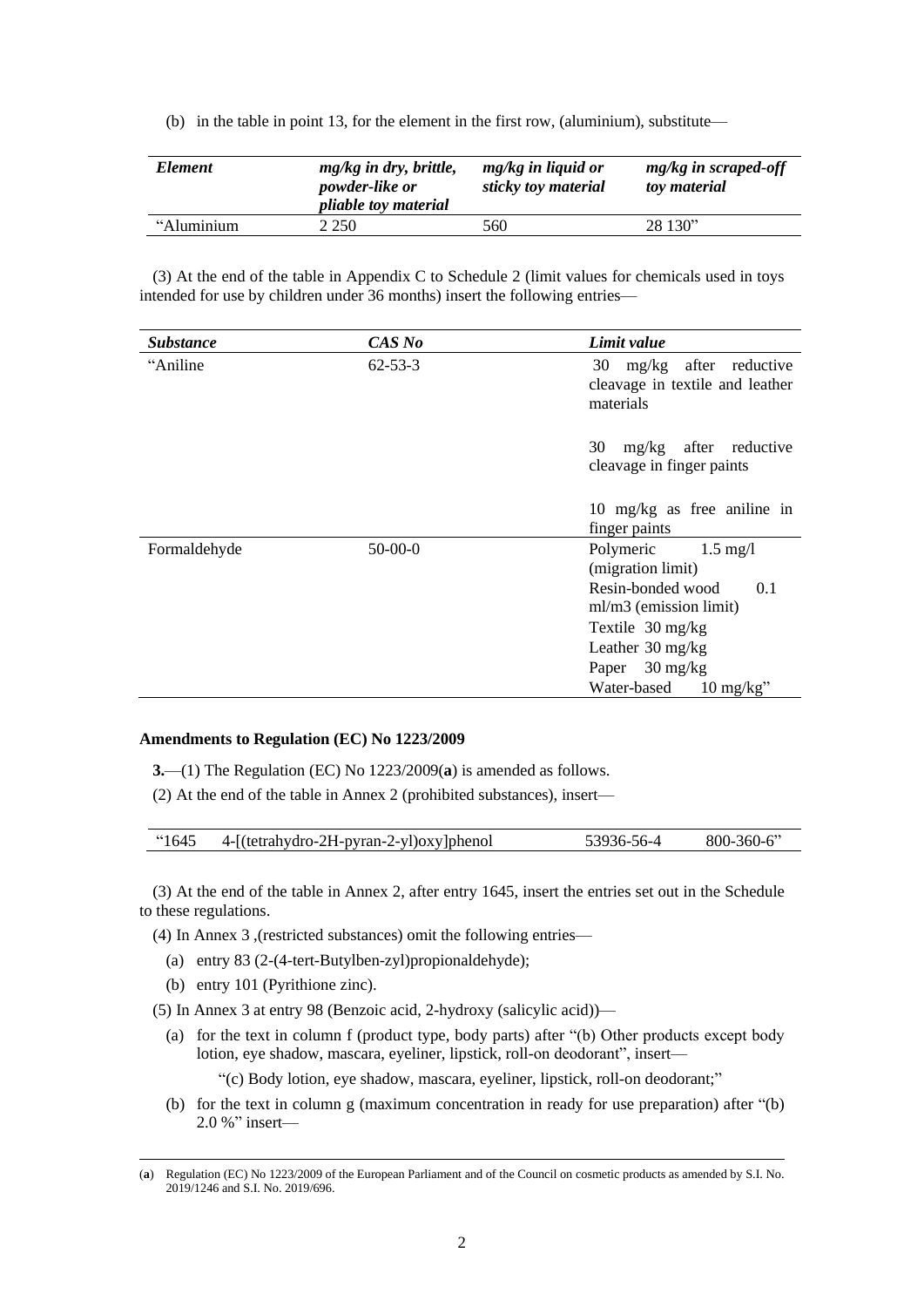"(c)  $0.5\%$ ".

(6) In Annex 3 at entry 24 for the text in column b substitute—

"Water-soluble zinc salts with the exception of zinc 4- hydroxy-benzenesulphonate (entry 25) and Pyrithione zinc (Annex 2, entry 1670)".

- (7) In Annex 5 (permitted preservatives) omit entry 8 (Pyrithione zinc).
- (8) In Annex 5 at entry 51 (Sodium hydroxymethylamino acetate), in column h (Other) insert—

"Not to be used if the maximum theoretical concentration of releasable formaldehyde, irrespective of the source, if the mixture as placed on the market is  $\geq 0.1$  % w/w".

#### **Transitional Provision**

**4.**—(1) Notwithstanding regulation 2(2)(a), toys that are made available on the market prior to 15 October 2022 can be made available on the market until 15 December 2022

(2) Notwithstanding regulations 2(2)(b) and 2(3), toys that are made available on the market prior to 15 December 2022 can be made available on the market until 15 March 2023

(3) Notwithstanding regulation  $3(3)$ ,  $3(4)$ ,  $3(6)$ ,  $3(7)$  and  $3(8)$  cosmetic products that are made available on the market prior to 15 October 2022 can be made available on the market until 15 December 2022

(4) Notwithstanding regulation 3(2) and 3(5) cosmetic products that are made available on the market prior to 15 December 2022 can be made available on the market until 15 March 2023

(5) In these Regulations—

"toys" has the meaning given by regulation 4 of the Toys (Safety) Regulations 2011(**a**)

"cosmetic product" has the meaning given by Article 2 (1)(a) of Regulation (EC) No 1223/2009(**b**)

"made available on the market" means supply in the course of a commercial activity (whether in return for payment or free of charge) for distribution, consumption or use on the market of Great Britain, and related expressions shall be construed accordingly

> Name Minister for Small Business, Consumers and Labour Markets Department for Business, Energy and Industrial Strategy

# SCHEDULE Regulation 3(3)

# Amendments to Annex 2 (prohibited substances)

| 1646 | Cobalt                                                 | 7440-48-4 | 231-158-0 |
|------|--------------------------------------------------------|-----------|-----------|
| 1647 | Metaldehyde (ISO); $2,4,6,8$ -tetramethyl- $1,3,5,7$ - | 108-62-3  | 203-600-2 |
|      | tetraoxacyclooctane                                    |           |           |
| 1648 | Methylmercuric chloride                                | 115-09-3  | 204-064-2 |
| 1649 | <b>Benzo</b> [rst] pentaphene                          | 189-55-9  | 205-877-5 |
|      |                                                        |           |           |

(**a**) S.I. 2011/1881, amended by S.I. 2019/696.

(**b**) Regulation (EC) No 1223/2009 of the European Parliament and of the Council on cosmetic products as amended by S.I. No. 2019/1246 and S.I. No. 2019/696.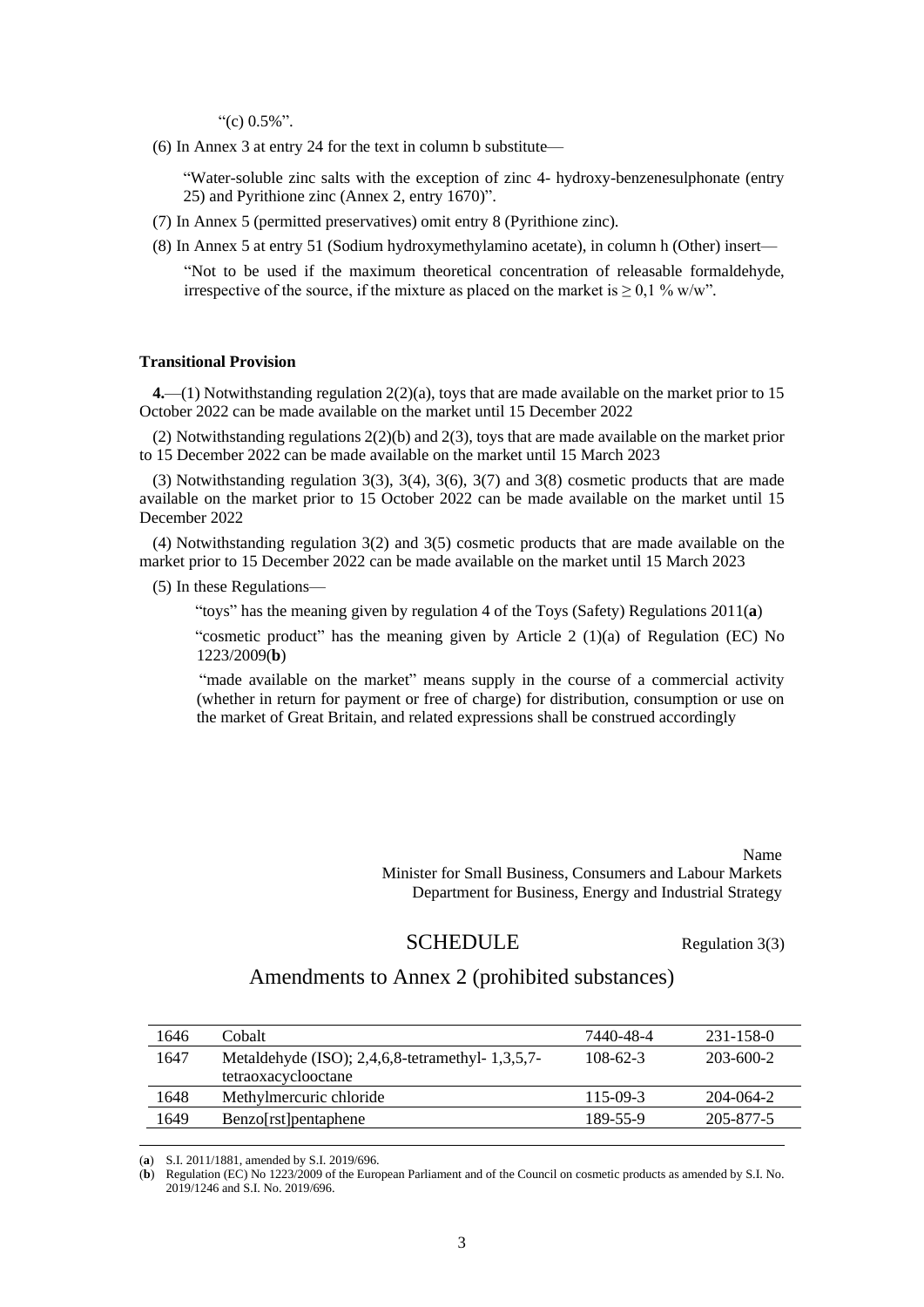| 1650 | Dibenzo[b,def]chrysene; dibenzo[a,h]pyrene                                          | 189-64-0       | 205-878-0         |
|------|-------------------------------------------------------------------------------------|----------------|-------------------|
| 1651 | Ethanol, 2,2'-iminobis-, N- (C13-15-branched and                                    | 97925-95-6     | 308-208-6         |
|      | linear alkyl) derivs.                                                               |                |                   |
| 1652 | Cyflumetofen (ISO); 2-methoxyethyl (RS)-2- (4-                                      | 400882-07-7    |                   |
|      | tert-butylphenyl)-2-cyano-3-oxo-3- $(\alpha, \alpha, \alpha$ -trifluoro-            |                |                   |
|      | o-tolyl)propionate                                                                  |                |                   |
| 1653 | Diisohexyl phthalate                                                                | 71850-09-4     | 276-090-2         |
| 1654 | halosulfuron-methyl (ISO); methyl 3-chloro-5-                                       | 100784-20-1    |                   |
|      | {[(4,6-dimethoxypyrimidin-2-yl)                                                     |                |                   |
|      | carbamoyl]sulfamoyl}-1- methyl-1H-pyrazole-4-                                       |                |                   |
|      | carboxylate                                                                         |                |                   |
| 1655 | 2-methylimidazole                                                                   | 693-98-1       | 211-765-7         |
| 1656 | Metaflumizone (ISO);                                                                |                |                   |
|      | $(EZ)$ -2'-[2-(4-cyanophenyl)-1-( $\alpha, \alpha$ , $\alpha$ -trifluoro-m-         | 139968-49-3    | $604 - 167 - 6$   |
|      | tolyl)ethylidene]-[4-(trifluoromethoxy)phenyl]                                      | $[1]$          | $[1]$             |
|      | carbanilohydrazide [E-isomer $\geq$ 90 %, Z-isomer                                  |                |                   |
|      | $\leq$ 10 % relative content]; [1]                                                  |                |                   |
|      | (E)-2'-[2-(4-cyanophenyl)- $1-(\alpha,\alpha,\alpha$ -trifluoro-m-                  | 852403-68-0    |                   |
|      | tolyl) ethylidene]-[4-                                                              | $[2]$          |                   |
|      | (trifluoromethoxy)phenyl]carbanilohydrazide [2]                                     |                |                   |
| 1657 | Dibutylbis(pentane-2,4- dionato-O,O')tin                                            | 22673-19-4     | $245 - 152 - 0$ ; |
| 1658 | Silicon carbide fibres (with diameter $\leq$ 3 $\mu$ m, length                      | $409 - 21 - 2$ | 206-991-8         |
|      | $> 5 \mu$ m and aspect ratio $\geq 3:1$ )                                           |                |                   |
|      |                                                                                     | 308076-74-6    |                   |
| 1659 | Tris(2-methoxyethoxy) vinylsilane; 6-(2-                                            | 1067-53-4      | 213-934-0         |
|      | methoxyethoxy)- 6-vinyl-2,5,7,10-tetraoxa-6-                                        |                |                   |
|      | silaundecane                                                                        |                |                   |
| 1660 | Dioctyltin dilaurate; [1]                                                           | 3648-18-8 [1]  | 222-883-3         |
|      |                                                                                     |                | $[1]$             |
|      | Stannane, dioctyl-, bis (coco acyloxy) derivs. [2]                                  | 91648-39-4 [2] | 293-901-5         |
|      |                                                                                     |                | [2]               |
| 1661 | Dibenzo[def,p]chrysene; dibenzo[a,l]pyrene                                          | 191-30-0       | 205-886-4         |
| 1662 | Ipconazole (ISO);                                                                   | 125225-28-7    |                   |
|      | $(1RS, 2SR, 5RS, 1RS, 2SR, 5SR) - 2 - (4-chlorobenzyl) -$                           |                |                   |
|      | 5-isopropyl-1- (1H-1,2,4-triazol-1-ylmethyl)                                        | 115850-69-6    |                   |
|      | cyclopentanol                                                                       |                |                   |
|      |                                                                                     | 115937-89-8    |                   |
| 1663 | Bis(2-(2-methoxyethoxy)ethyl)ether; tetraglyme                                      | 143-24-8       | 205-594-7         |
| 1664 | Paclobutrazol (ISO); (2RS,3RS)-1-(4-chlorophenyl)-                                  | 76738-62-0     |                   |
|      | 4,4-dimethyl-2-(1H-1,2,4-triazol-1-yl)pentan-3-ol                                   |                |                   |
| 1665 | 2,2-bis(bromomethyl) propane-1,3-diol                                               | 3296-90-0      | 221-967-7         |
| 1666 | 2-(4-tert-butylbenzyl) propionaldehyde                                              | $80 - 54 - 6$  | 201-289-8         |
| 1667 | Diisooctyl phthalate                                                                | 27554-26-3     | 248-523-5         |
| 1668 | 2-methoxyethyl acrylate                                                             | 3121-61-7      | 221-499-3         |
| 1669 | Sodium N-(hydroxymethyl)glycinate;                                                  | 70161-44-3     | 274-357-8         |
|      | [formaldehyde released from sodium N-                                               |                |                   |
|      | (hydroxymethyl)glycinate] if the maximum<br>theoretical concentration of releasable |                |                   |
|      | formaldehyde, irrespective of the source, in the                                    |                |                   |
|      | mixture as placed on the market is $\geq 0,1\%$ w/w                                 |                |                   |
| 1670 | Pyrithione zinc; (T-4)- bis[1-(hydroxy-                                             | 13463-41-7     | 236-671-3         |
|      | .kappa.O)pyridine-2(1H)-thionato-.kappa.S]zinc                                      |                |                   |